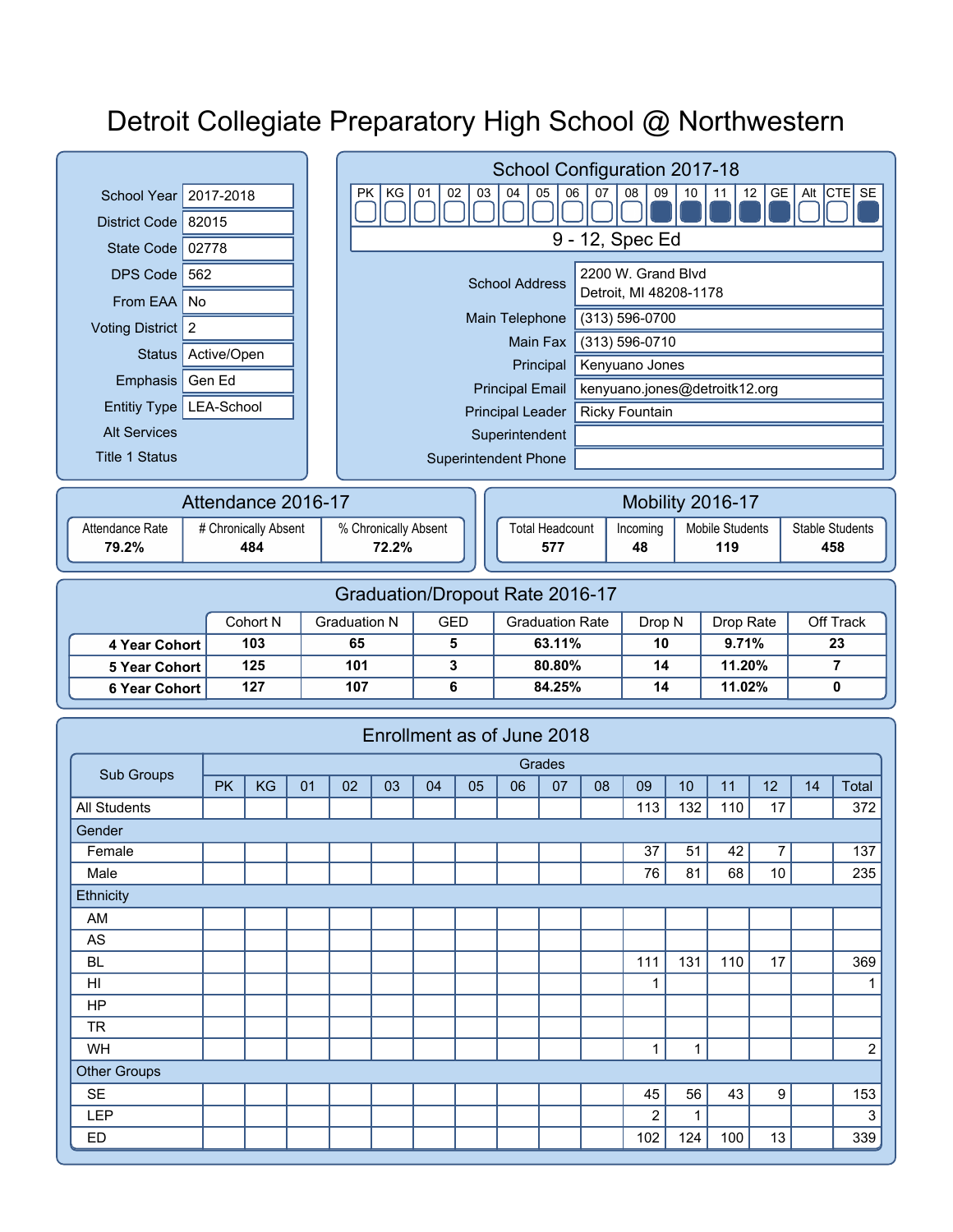

On track for college readiness.

Close to being on track fro college readiness; continue to strengthen skills.

Need to strengthen skills.





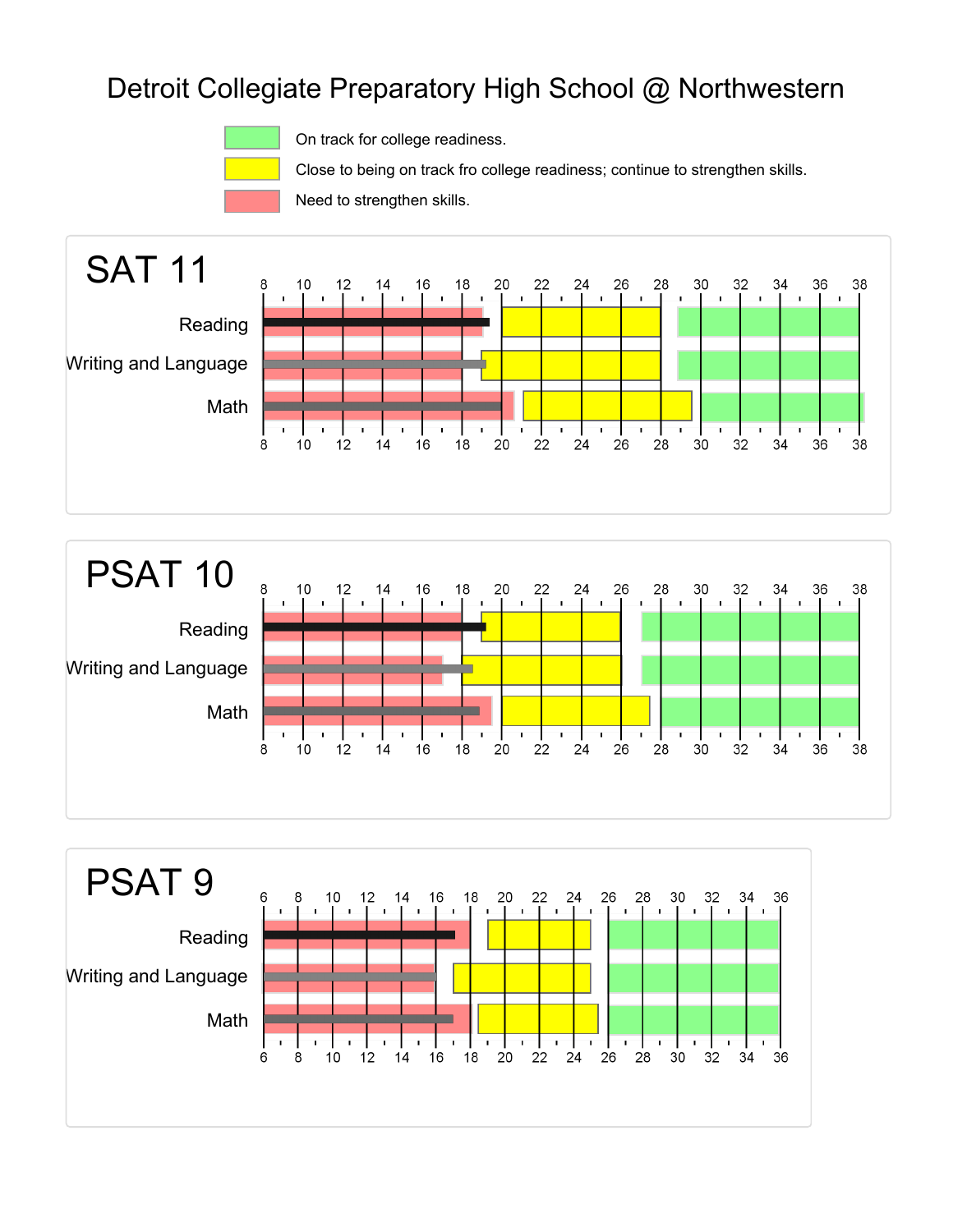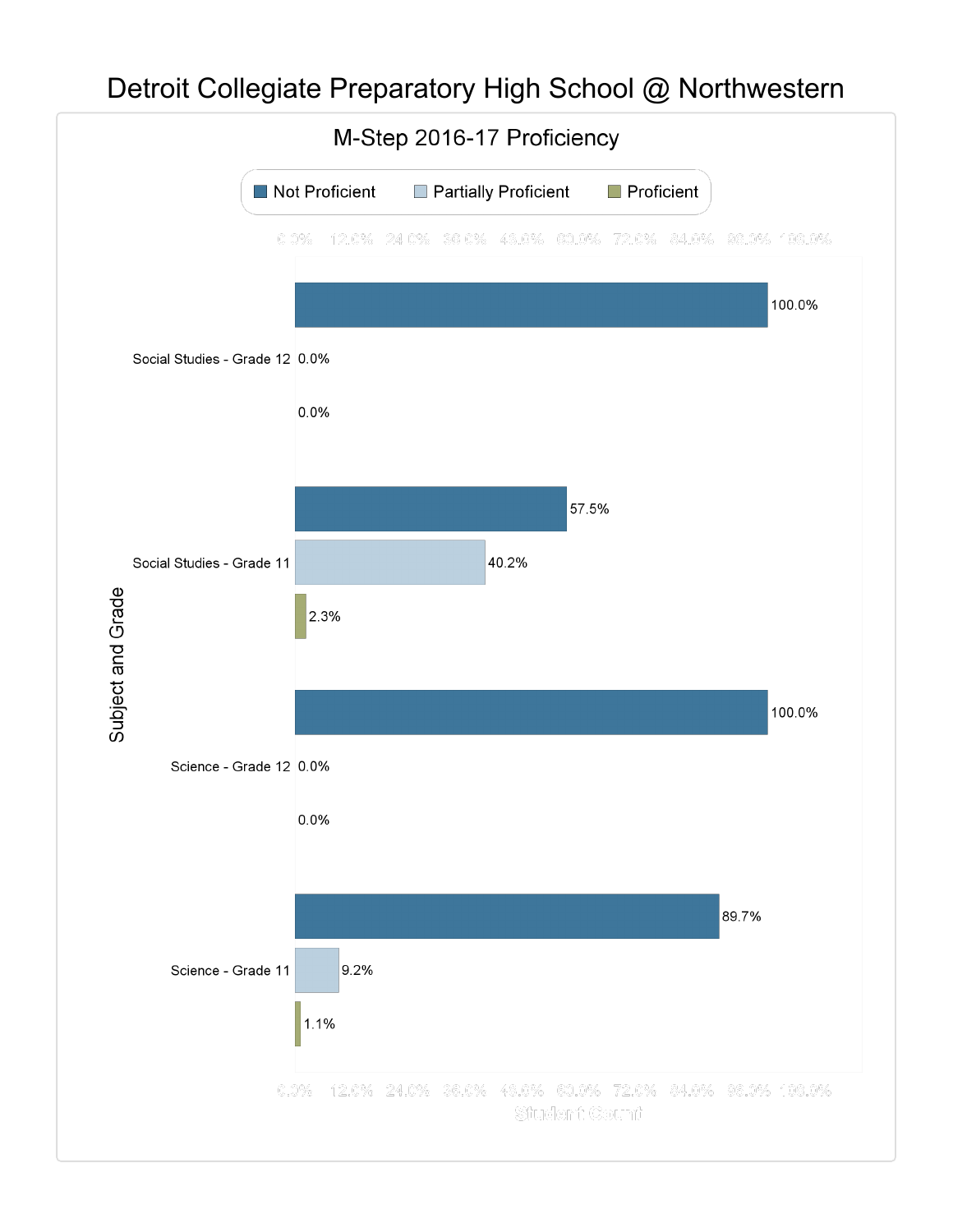NWEA MAP Spring 2017 - Average RIT Score